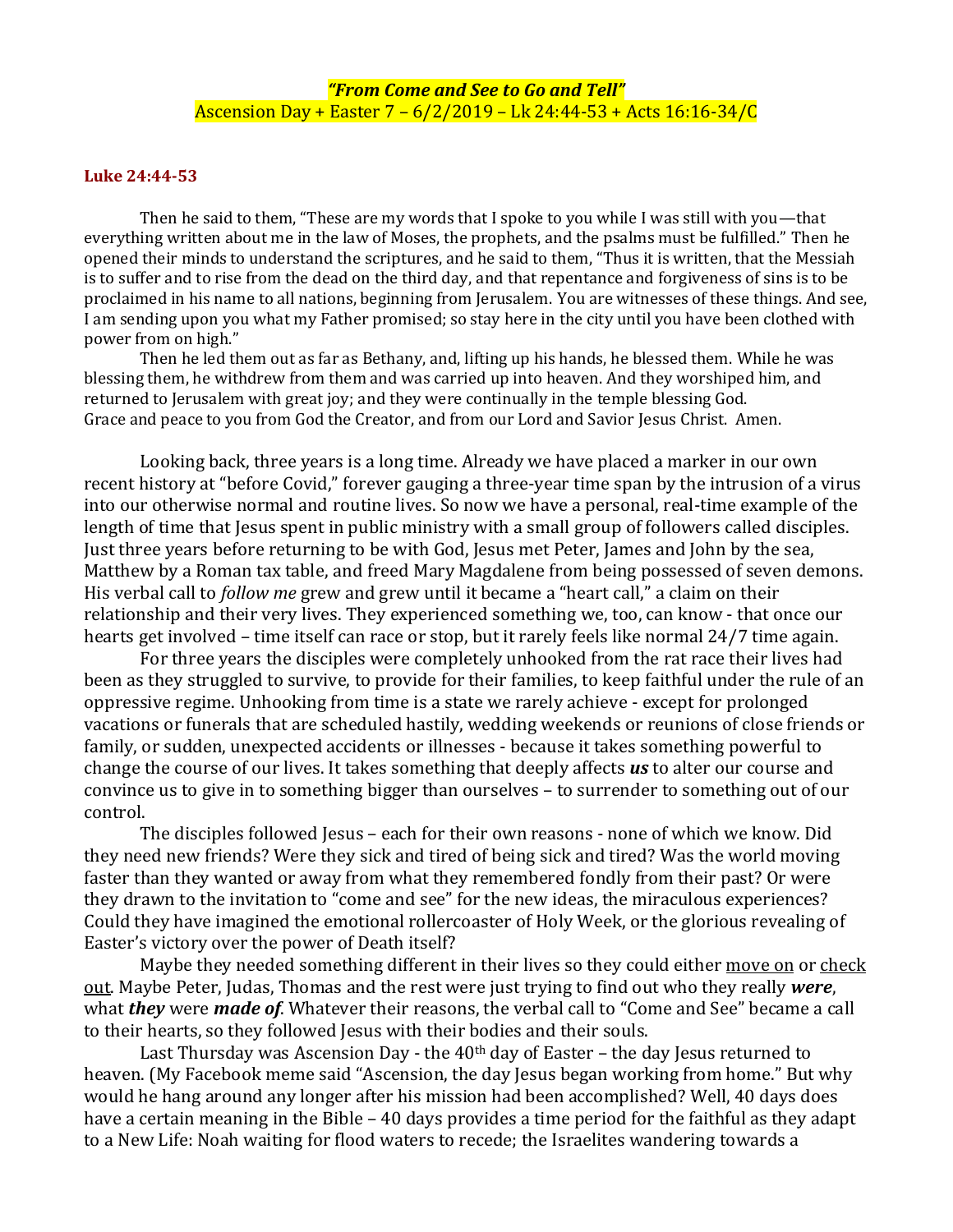Promised Land; Elijah anticipating his call as a prophet; Moses expecting the Law to be given; Jesus, preparing for his ministry. It was also a Time of Revelation, which allowed the disciples to adjust from knowing the Lord as "Jesus of Nazareth" to recognizing him as "the Risen Christ." I can imagine that took some getting used to. So, this was time for them to adapt to Jesus as GOD, rather than the "much more comfortable" *God Incarnate* (enfleshed) that they had known for three years.

In a similar way, it might take us *all* of the seven weeks of the Easter season to get used to the idea that God has a vision for us, just as we have a vision of God. We must adjust to the fact that 40 days after Easter, Jesus said goodbye to his life in human form. 40 days after Easter, his wilderness wandering was done, and he made his own Ex-odus (ex= out; odus = the way) literally, "the way out" to return to his Father. And 40 days after Easter, those who had stopped their life in this world, for him, began to *see the truth* - that Jesus had returned to the Father because his work here was finished - and that only through his return to the right hand of God could Jesus open the way for <u>our</u> work to begin. Work that is empowered by the Spirit of the "GOD who comes" – the God who has been in our skin, who knows what life in **this world** is all about.

Some of you will remember his final words in Matthew "*Go, therefore, and make disciples*" but others may hear more deeply, Luke's Jesus, and want to *wait* in the city until they are *clothed with power from on high.* In just ten more days that power would come. Jews would gather for Pentecost, already a festival for celebrating the giving of the Law – and the followers of Jesus would be given the power to change lives on that same day – imagine the feeling of receiving that kind of power! It would be like falling in love and *wanting* your life to change! It would be true power that moves us all beyond ourselves to care and concern for others.

And that is exactly what happened to that ragtag band of disciples: fishermen, tax collectors, craftsmen, women of means, those who were healed, or raised, or forgiven, those whose hearts had been given to the Son of God in their own unique way. We hear their stories in the continuation of Luke's Gospel, known as the book of the Acts of the Apostles, or simply Acts. And the disciples were making disciples through the power of God's Holy Spirit.

Last week we heard about Paul, originally an enemy of the Jesus movement until he met Jesus for himself. He saw visions and dreamed dreams and was called over and over again, not simply to *Come and See*, but to *Go and Do* - to spread the love and mercy that God has for the whole world. Last week we heard about a trip to Macedonia, and a whole household being baptized, and then Paul and his companions receiving hospitality from a woman merchant named Lydia, who traded in purple cloth. Lydia's household was also baptized, and today, a jailer who had the good fortune to be responsible for some of God's best messengers, also found a way to overcome his daily fears and be set free himself by the power of God's love and mercy. Another household brought into God's kingdom through baptism – one of the means of grace.

So are you ready to leave the *Come and See* mode and move forward into *Go and Tell*? Just think about who is out there right now that needs Advent and you to be the messenger of Jesus and his love in their lives? Let me share a story that you may have heard me tell, but bears repeating. I belong to a small group of women clergy that meet once a month for lunch – been doing it for many years. One of them was sharing recently about a dinner she had just attended. It was a coalition of non-profit organizations in and around KC, and she was seated at a table for 10. She knew none of the other nine. So, the evening was spent sharing stories of their work and their lives, and she was incredibly impressed with how God's work was being done with such compassion through so many different groups. Finally, someone asked, "where do you all go to church?" And none of them - except my friend - *none of them go to church anymore.* Now, I wonder if today's atheists, agnostics, and nonreligious folks are not really telling the whole truth – and what I hope is that they are NOT indifferent to God, but that maybe they just haven't found a place that feeds their hearts…a place where God makes sense and God's people actually live out what makes a difference; what has meaning in the